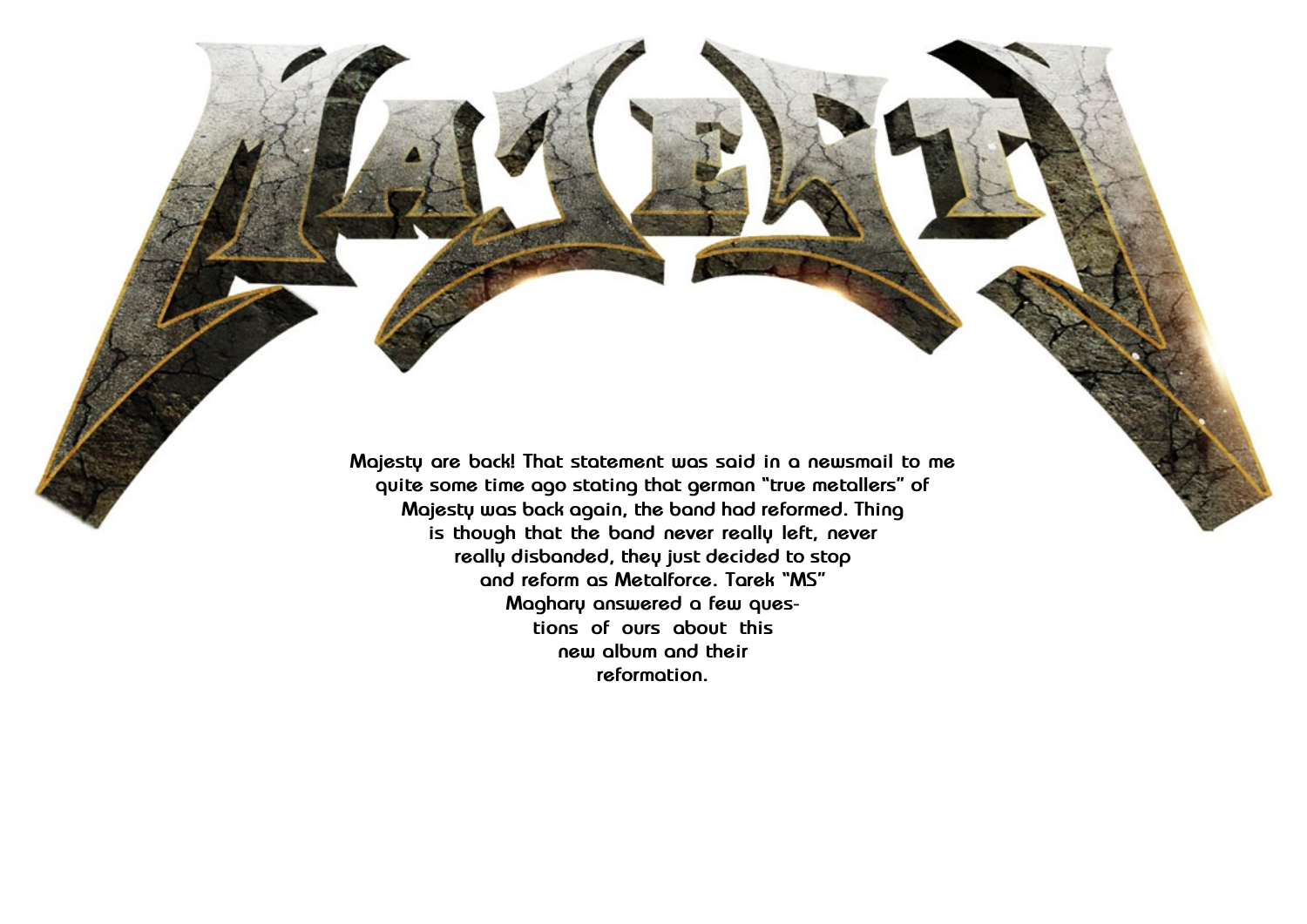written by daniel källmalm photo from massacre press photos published on 14/11-2011

As Metalforce they did release one self titled album as Metal Force in 2008 but now they are once again Majesty which should also be pointed out that they have no relation to Dream Theater who of course was named Majesty in the early stages of their career before the release of their debut in 1989 but changed their name due to being threatened by legal action from a Las Vegas band named Majesty, that legal action however had nothing to do with this band's name change. The fact is that it is a move that Tarek himself questions these days.

- That is a good question and the problem is, that I don't even know the exact answer myself. At the time we stopped Majesty it felt right to start a new band but we honestly felt very shortly after that, that we miss the magic and the feeling of Majesty and therefor it was a kind of logic decision to bring back that magic and return as Majesty.

At the time of the name changed Tarek stated that there was no basis for the band to continue their creative work as Majesty anymore, he also said that the name came to him in a dream. They did change their name ahead of a show at the "Magic Circle festival" where they announced their name change, something that Tarek describes as this:

- This new band will exactly do what also was the essence of Majesty, but even bigger and more powerful. The first gig on the "Magic Circle Festival" 2008 already filled me up with pride as I looked into the eyes of ten thousands of fans who encouraged us in our decision.

A commenter to the article where I found this statement ho-



wever said that this statement was rubbish and that the band was just wanting to be Manowar etcetera, etcetera while another commenter said that they kicked

ass so the praise for the name change was not unanimous and in retrospect Tarek gives the critics right as they eventually decided to changed it all back.

## **Own the Crown**

'Own the Crown' is what the comeback album of Majesty is called, it is a massive release with a load of songs from the band's

career but also some new songs and some new recordings of older songs, so it isn't just a regular Best of album. It is a 2-CD collection that sells to the price of a single CD and it has something for everyone Tarek explains.

- It shows what the band stands for. People who haven't heard to much from the band before have a good collection of all our greatest hits on the first CD in the package and the fans who already have all our albums get a lot of specials and new songs on the second CD.

As previously touched upon the album contains some new recording, some re-recordings of old songs, which is the first taste of the new and returned Majesty. According to Tarek it was lots of fun recording these old songs like *Snow on the Mountains* from their first demo and also to record the new songs which are not an early taste of what the band will be bringing on an upcoming album.

- We exclusively did them for 'Own The Crown' but we already wrote and recorded most of the songs for the upcoming studio album.

Like the "true metal" guy he is Tarek states that he cannot pick a favourite song or a best moment of the 'Own the Crown' album.

- I think that 'Own The Crown' has a lot of magic moments and I can't just pick one of them. The first disc is like the setlist of one of our shows and has something out of every era. Of course really love the title track because it shows everybody that we are ready to strike again.

So, speaking of "true metal" which is what these guys are described as in the press information, what is it really? and how does it differ from regular heavy metal? Tarek explains what he thinks it is:

- For us we play Heavy Metal because we are considering it as a way to live and not just a kind of music. I think, that is what the word "True" stands for. We don't play the music to make money or because it is a popular trend, we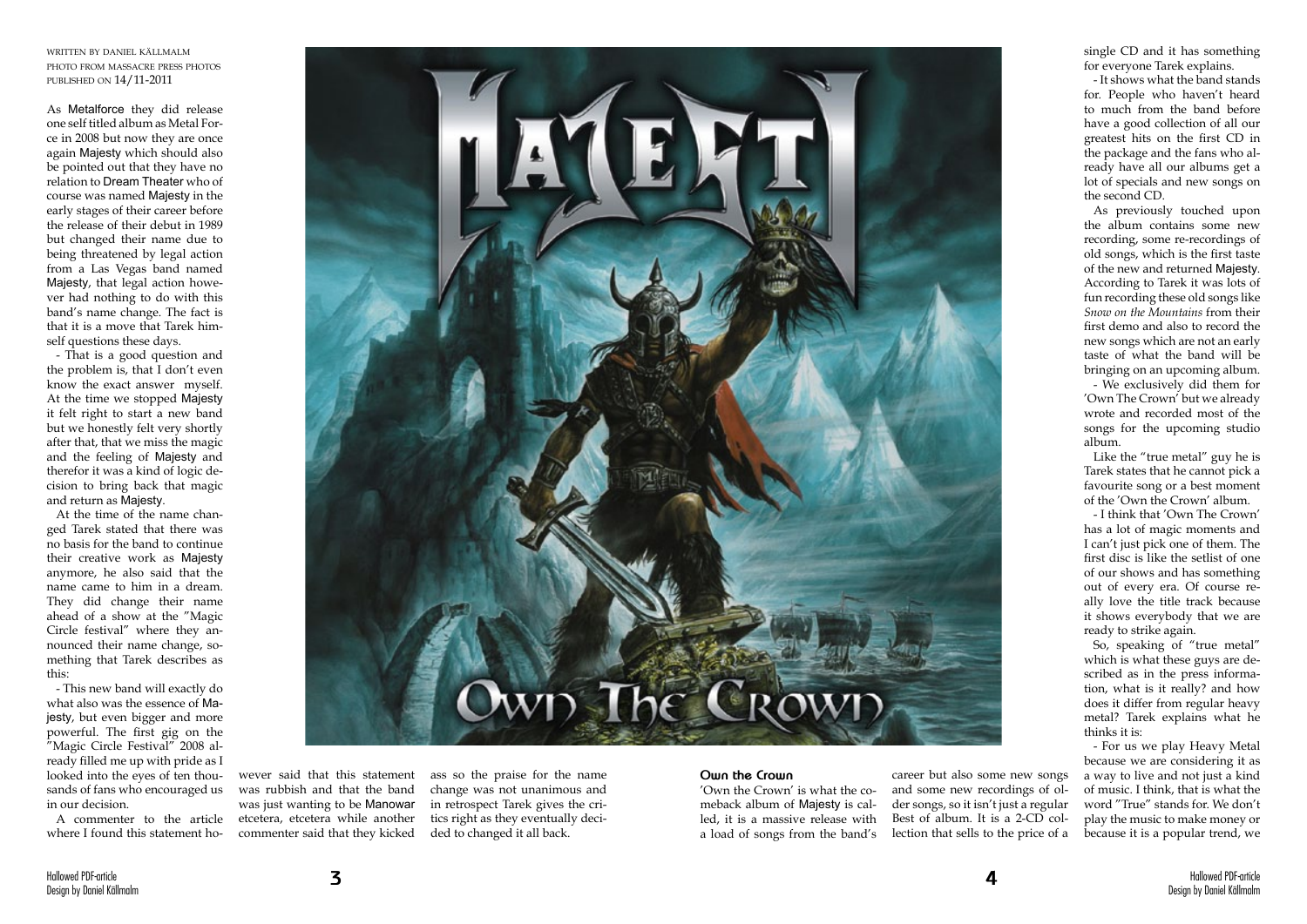

play it because we love it and dedicated our lives to it.

Speaking of dedication, Tarek wrote special liner notes for all tracks on this album, all 27 which would seem to be quite a big thing to do but according to Tarek himself it was not hard at all to come up with things to say about the tracks.

- No, that was actually very easy. I just listened to the songs and wrote down what I felt in that moment. As I said before,

for us it is more than music, it is a way to live and so all the songs are an important part of my life.

**Reactions and New Album** Tarek states himself to be very pleased with this album and everything about, but what about the reaction from the fans and the media. Hallowed was positive to this album, not overly so but still positive and there is some foul language in the review as well which is great. Other reviews

The press has been happy but works by a revived Majesty? Tarek has seen lots of positive response from the fans in emails and letters. **Children** and

around the web has for a change been more positive than our's, or was it the other way round? yes it was. So the reception from reviewers has been rather good I would surmise and that is something that Tarek seems to have noticed as well.

- The reactions so far were great. I thing that is due to the fact that 'Own The Crown' is not just a regular Best Of CD but also a special collection of rare stuff plus new recorded material. I

think everybody is more than happy with it and everybody is what about the fans? How has hungry for a new studio album the reaction been to the new now.

## **Speaking of a new studio album, when will we see that?**

- Very soon, we hope that we can release the new album in spring 2012 already and I can already tell you, that it will kick some fucking ass and we can't wait to release it. It is pure Heavy Metal and reflects everything Majesty stands for.

- We received so many letters and emails from fans who told us, that they missed an important part in their lives while Majesty was gone and that part is back now. On the comeback concert we did for 'Own The Crown' I

looked in so many happy faces and the fans sang along with every song. It was just magic.

## **Majesty Live and Ending**

We ended the last part with a short note from a live show, but what about touring for the album? Will anything like that be done? Tarek says they are already touring and that you should visit their website at http://www.majesty-metal.de to learn more about where they are coming. I did so but did